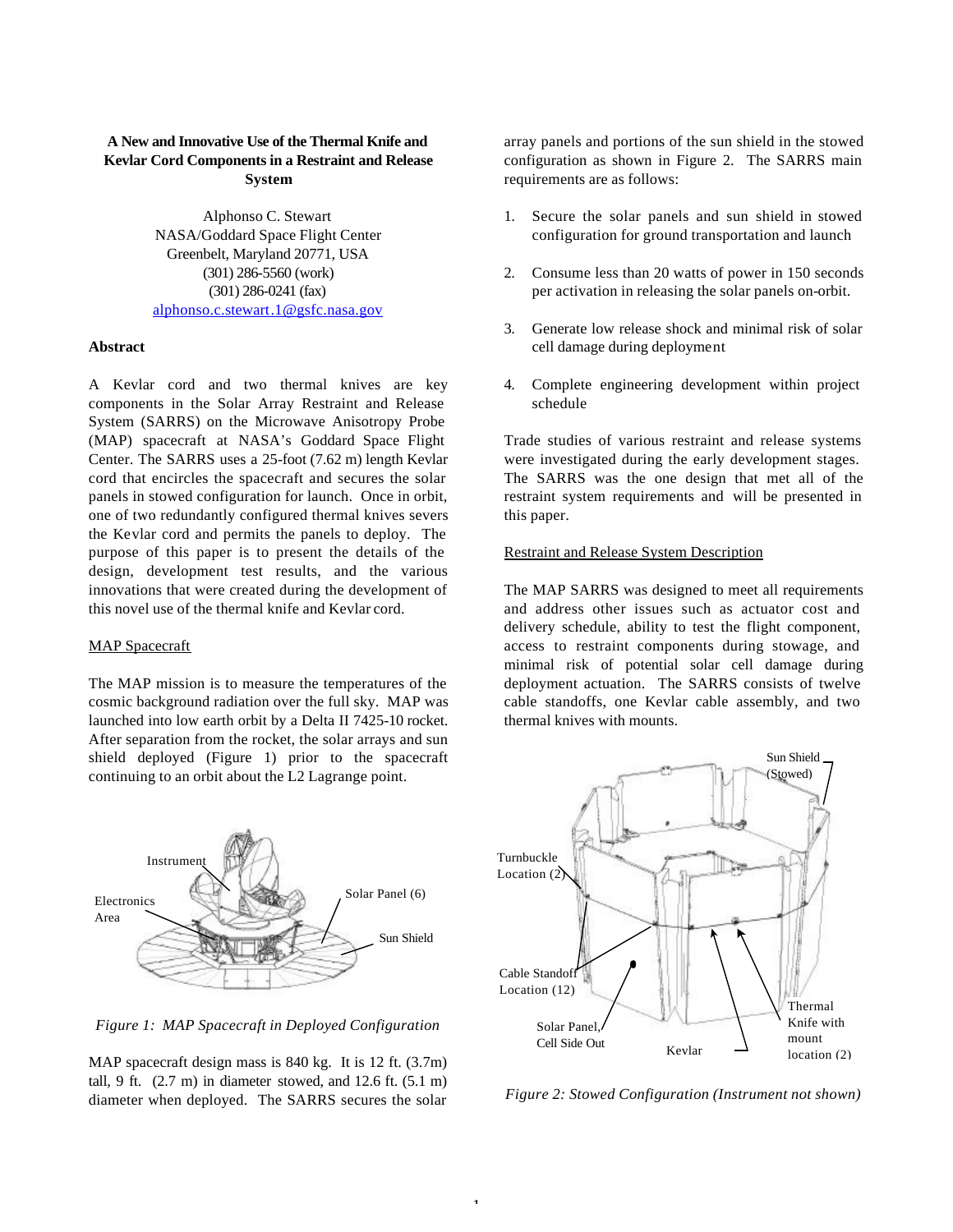Two cable standoffs are positioned on the outer edge of each solar panel (Figure 3). The standoffs position the cable 1.3 inches (3.3 cm) above the solar cell and help secure the panels in the stowed configuration. The cable assembly is constructed of two Kevlar cord sections (150 in., 381 cm) that are joined by two titanium turnbuckles as shown in Figure 7. The turnbuckles are used to adjust the tension during cable installation.



*Figure 3: Cable Standoff with Kevlar Cord*

There are two thermal knives in the SARRS. Each knife is held in its mount (Figure 4a) attached to one of two solar panels on opposite sides of the spacecraft. The cable standoffs and mounts are positioned such that the cable remains in contact with the thermal knife heater element until it is severed. The heater element is pressed towards the Kevlar cord by a spring within the thermal knife.



*Figure 4a: Thermal Knife in Mount*



*Figure 4b: Thermal Knife*

To deploy, power is applied to either of the two knives that generates temperatures in excess of 1000 ºC. The

Kevlar cable tensile strength starts to degrade as the fibers break where the heater element makes contact. The degradation continues until the cord's strain energy suddenly breaks the remaining fibers and releases the panels.

## Concept Analysis

Prior to building a prototype test unit, computer models were generated to investigate the cable release dynamics. The models were used to determine whether the panel geometry would allow the cable to travel free of the observatory. In addition, parametric models were used to determine which parameters, such as standoff-to-cable friction or cable tension, dominate cable behavior during release. The results indicated that cable tension is the primary factor in generating cable velocity in clearing the spacecraft.

## Concept Development

The prototype test unit consisted of a wooden structure simulating the outer panel geometry, aluminum cable standoff simulator, restraint cable with a single turnbuckle, and a single thermal knife. See Figure 5.



*Figure 5: Top View, Prototype Testing Setup*

The initial cable assembly was made of 0.09 in. (2.29 mm) diameter stainless steel cable with a 0.125 in. (3.175 mm) diameter Kevlar cord section of 4 in. (10.2 cm) in length at the thermal knife location. The stainless steel portion of the cable configuration was selected because of the relative low strain to tension load and experience with using all stainless steel cable in similar manner on previous spacecraft. Several cable release tests were performed to evaluate the cable dynamics. High-speed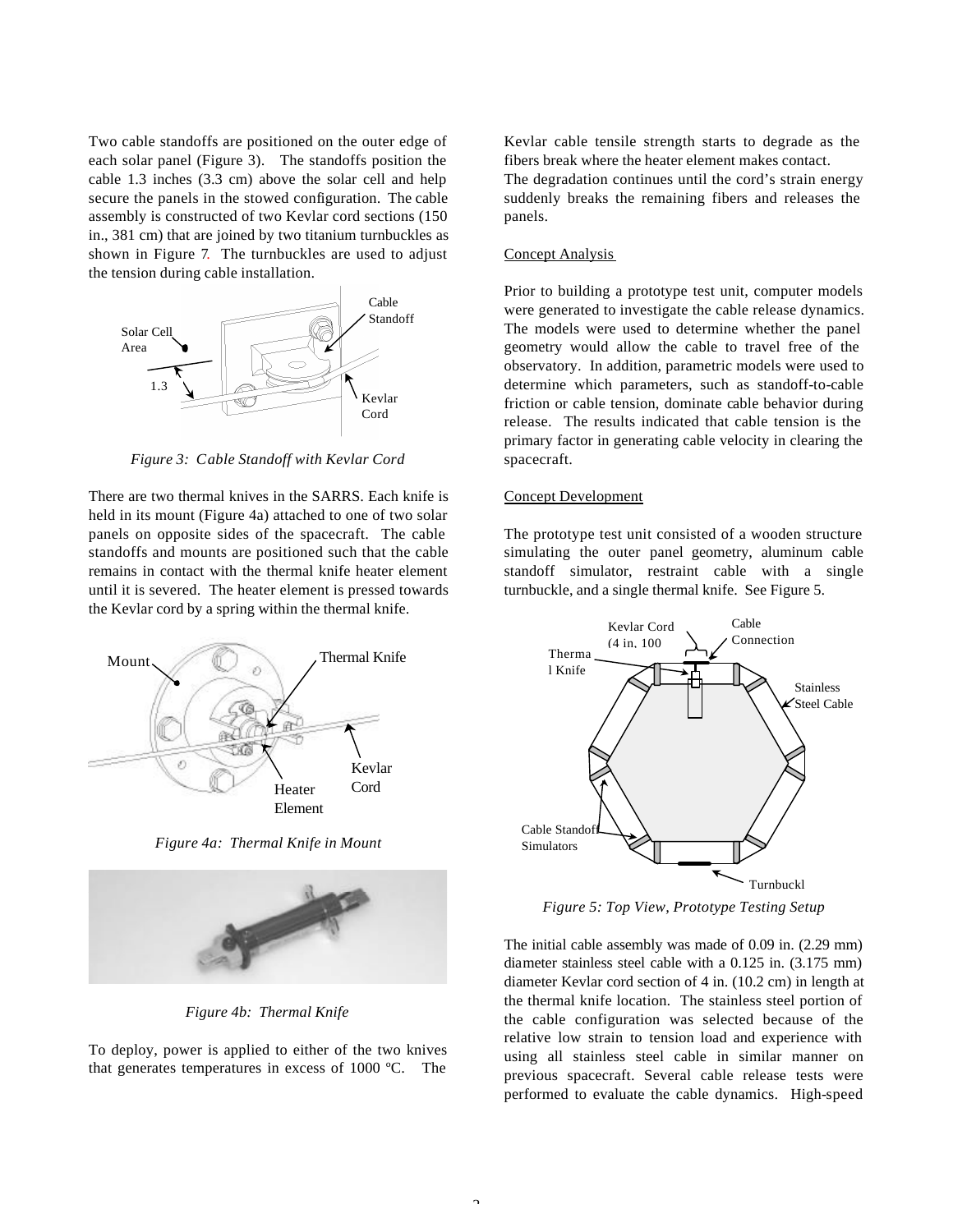video results indicated the Kevlar-to-stainless steel cable connection areas would strike the cable standoff and possibly damage the solar cells in the flight design. The cable was reconfigured with a longer Kevlar cord section that placed the cable connections on the opposite side of the first two cable standoff simulators as shown in Figure 6.



*Figure 6: Extended Kevlar Section*

Testing with a longer Kevlar section showed no signs of impact with standoffs, however, other concerns were raised. The frictional forces between the stainless steel cable and standoff were preventing the tension from being distributed evenly using a single turnbuckle. Secondly, the release shock within the cable momentarily drove the cable section opposite to the cutting towards the solar cell area. Any contact by the stainless steel cable or turnbuckle with the solar panels could cause solar cell damage. To minimize these concerns an all-Kevlar cable with a single stainless steel turnbuckle was constructed.

The initial testing of this design proved that an all Kevlar cable design was possible, however, the turnbuckle must still be relocated to mitigate possible solar cell damage. Additional concerns such as large strain and load relaxation would also be addressed during development.

### Kevlar Cable Development

The all-Kevlar cable design requires a large strain  $(-12 \text{ in.},$ ~300 mm) to achieve the proper tension. The Kevlar cord is constructed of woven Kevlar fibers that are at various angles with respect to tension load. When tension load is applied, the fibers try to align themselves in the load direction and extend the cable length. It was known that load cycling the Kevlar cable will increase its stiffness and would require a shorter turnbuckle travel to achieve the same load.

The turnbuckle was redesigned and relocated between the panels in two locations 180 degrees apart and 90 degrees away from the thermal knives. The new turnbuckle design was shorter and fit within the space of two standoffs on adjacent panels. In addition, the twoturnbuckle design provides a more even tension distribution around the spacecraft. Their location between the panels mitigates the potential for solar cell damage during cable release.



*Figure 7: Kevlar Cable Assembly with Turnbuckle*

In addition to generating a large strain, the Kevlar cable weave pattern generates a compressive force towards the cord center when tension load is applied (Figure 8). This behavior enables the Kevlar cord to be attached to the turnbuckle with a simple but effective loop that relies entirely on internal frictional forces from the braided pattern. The Kevlar cord is attached to the turnbuckle by looping Kevlar cord end through the clevis and back into the Kevlar cord itself. This design allows the cable assembly to develop its maximum breaking strength characteristics.



*Figure 8: Kevlar to Turnbuckle Attachment*

### Cable Load Cycling (Preloading)

It is important that the SARRS cable has enough strain to allow the thermal knife to sever the cable properly. The strain helps the cutting action by pulling the Kevlar fibers away from the thermal knife heater element. In addition, a sudden release of strain energy is required to drive the cable away from the spacecraft. It is also important that the cable stiffness is sufficient to develop the tension load within the limits of the turnbuckles travel. A test series was performed to develop a preloading technique that will increase the cable stiffness to satisfy the turnbuckle limits and still maintain adequate strain when tensioned. The technique loads the cable to 70% of its breaking strength and maintains the load for duration of three minutes. The loading is repeated ten times.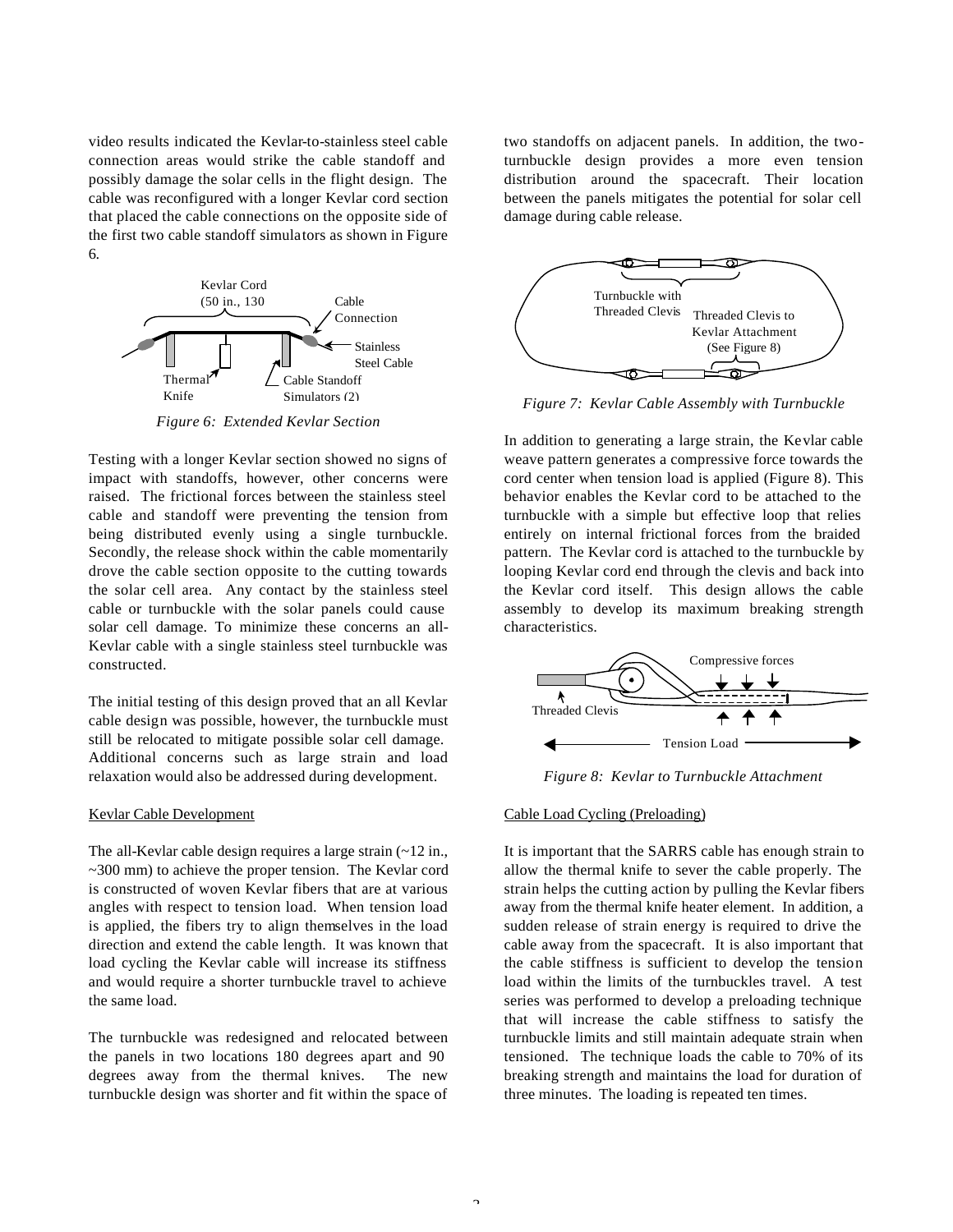#### Cable Tension Measurement

A standard aircraft cable tension-measuring device (Tensitron, Model ACM-400) was initially used to measure the Kevlar cable tension. This type of tension measuring device is based on a three-point cable deflection method as shown in Figure 9. The results of using this type of device on Kevlar cord were inaccurate and not repeatable. The measurements varied by as much as 17% along one continuous cable section between panels when the tension should be the same. In addition, repeated tension measurements in the same location on the Kevlar cord varied by as much as 10%.

The inaccurate measurements resulted from the measuring device permanently deforming the Kevlar cable. A 'crimp' remained in the cable after the removal of the measuring tool. This 'crimp' indicates that permanent changes had occurred in the cable, effecting the tool's measurement. Stainless steel cables do not have this problem because they behave elastically when a lateral load is applied.



*Figure 9: Three Point Tension Measurement*

Frictional forces accounted for additional portion of the error in the measurements. The cable does not slide freely around standoffs when tensioned. In addition, the tension increased further when the tool deflected the cable during measurement. A larger increase was found in the cable nearest the standoffs and less in the middle section. These variations found along a continuous cable section accounted for addition errors in the tension measurement. As a result of these issues, an alternative method was developed to measure the Kevlar cable tension.

## Tension Measurement Development

A Musical Pitch Method was developed to measure the tension of the Kevlar cables. This method uses an offthe-shelf chromatic tuner with a clip-on pick-up, a type of microphone, to determine the tension in Kevlar cables. Musicians use these tuners to tune musical instruments. The chromatic tuner measures the musical note, or pitch,

that emanates from a free section of cable with a fixed end when plucked like a guitar string. The tuner's built-in microphone can measure the pitch, but the clip-on pickup eliminates the effect of background noise. Music theory assigns a frequency to each musical pitch, so, by measuring the pitch, the tuner measures the frequency of the vibrating cable. A formula translates the frequency to tension based on the section's node length and the cable's mass per unit length.

Equation (1) represents the velocity, ν, of a wave along a string with tension, F, and mass per unit length, μ. The assumptions used in the equation include fixed end conditions, no frictional losses due to damp ing in air, and negligible cable stiffness<sup>1</sup>.

$$
n = \sqrt{\frac{F}{m}} \tag{1}
$$

Equation (1) was used to derive equation (2) for tension in terms of frequency, node length, and mass per unit length. The wave velocity relates to the wavelength,  $\lambda$ , and the frequency,  $\gamma$ , of the string by  $v = \lambda \gamma$ . In addition,  $\lambda$ =2L, where L represents the node length (distance between standoffs). Equation 2 was used in the Musical Pitch Method to determine the cable tension (*F)*.

$$
(2\mathbf{g}L)^2 \mathbf{m} = F \tag{2}
$$

Equation 2 represents the general case and does not take stiffness or friction into account. The equation also assumes a uniform strand of cable, whereas the actual cable is formed by a weave of small strands. Through testing, correction factors were determined to compensate for the assumptions made.

| Table 1: Musical Note to Cable Tension |           |         |     |  |
|----------------------------------------|-----------|---------|-----|--|
| Note (cent)                            | Frequency | Tension |     |  |
|                                        | (Hz)      | (N)     | lbf |  |
| $\mathcal{C}$                          | 523.2     | 1168    | 263 |  |
| $C (+10)$                              | 526.3     | 1182    | 266 |  |
| $C (+20)$                              | 529.4     | 1197    | 269 |  |
| $C (+30)$                              | 532.5     | 1211    | 272 |  |
| $C (+40)$                              | 535.6     | 1226    | 276 |  |
| $C (+50)$                              | 538.8     | 1241    | 279 |  |

Sample musical note to cable tension data is shown in Table 1. The table was developed through testing by

 $\overline{a}$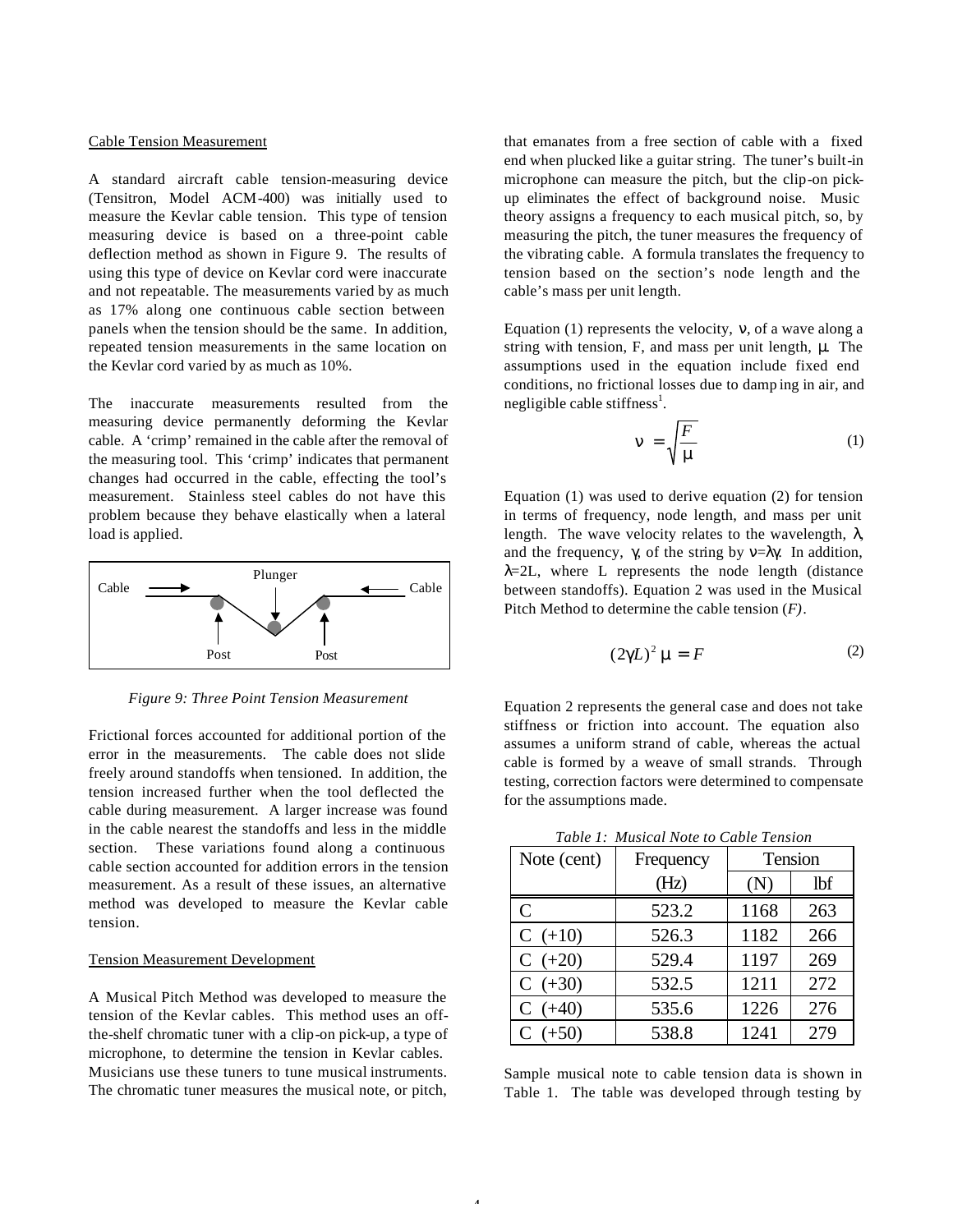applying known tension load to a load-cycled cable sample and measuring the musical note it produced. The conversion table is used to translate the musical pitch to cable tension that is within  $\pm 2\%$  of its theoretical value. The musical note is measured by attaching the clip-on pick-up to the cable standoff (Figure 10) and plucking the Kevlar section between the solar panels on the spacecraft. This measurement technique does not permanently deform the cable.



*Figure 10: Musical Pick-up Attachment to Cable Standoff on Spacecraft, 1 of 4 Locations*

#### Load Relaxation Tests

The SARRS cable tension requirement was bounded by minimum and maximum values of 200 lbf (890 N) and 300 lbf (1334 N), respectively. The minimum value was required to secure the solar panels and prevent gapping during launch. The maximum value was based on the spacecraft structural load limit resulting from cable tension. In addition, the tension range must be maintained for 45 days on the launch pad and during the launch environment. A series of tests were performed to determine the restraint cable tension characteristics under these conditions.

Time, humidity, and temperature all affect the SARRS Kevlar tension load and relaxation rate. A series of tests were performed to investigate the individual and combined effects that each of these conditions would have on the tension load.

## Relaxation Rate Versus Cable Length

The cable assembly has a total unloaded Kevlar length of 300 in. (762 cm). It was not feasible to place this entire length within the available small test chamber, therefore a test was performed to investigate the effect shorter cord lengths would have on the load relaxation rate. Three Kevlar cord specimens of 1, 10, and 20 inches (2.54, 25.4, and 50.8 cm, respectively) were prepared. Each specimen was preloaded to 500 lbf (2224 N) for 30 minutes to remove constructional stretch. The load was reduced to zero and then increased to 275 lbf (1223 N). The relaxation rates were 5.8, 4.7, and 5.2 percent per decade and was not a function of specimen length. Based on these results it was decided to proceed with testing using cable samples that were shorter than the flight cables.

## Relaxation From Final Stowage To On-orbit Deployment

Several tests were performed that subjected tensioned Kevlar cable samples to a simulated environment from final cable installation to on-orbit deployment. The initial purpose of these tests was to determine the relaxation rate and final cable tension at the end of the 45-day period. Later, the test was extended to include the launch environment. The goal was to demonstrate that a loadcycled Kevlar cord could maintain a minimum tension of 200 lbf (890 N) during launch environment.

A Kevlar test specimen of 16 in. (40.6 cm) was used in the first test. A typical test fixture with Kevlar cable specimen and load cell is shown in Figure 11. The specimen was preloaded to 500 pounds (2224 N) ten times at three minutes duration and immediately placed in the test fixture at 275 lbf (1223 N). Two days after the initial loading, a relaxation plot (Figure 12) was projecting the cable would not maintain the minimum tension for the required 45-day period. The specimen was reloaded to its initial value and a new 45-day period was started.



*Figure 11: Test Specimen Load Relaxation Test Fixture*

During the first 10 days of the new cycle it became apparent that the ambient humidity fluctuations were affecting load relaxa tion rate. To determine the magnitude of the humidity effects, the specimen was placed in a humidity-controlled ("Glove") box so the tension load could be monitored as a function of relative humidity. Each time the humidity setting was changed the cable load readings would change accordingly at approximately 2.5 lbf (11.1 N) per percent change in relative humidity. At day 24 the relative humidity was set to 40% for the remaining duration of the test. The rate of relaxation during this period was constant.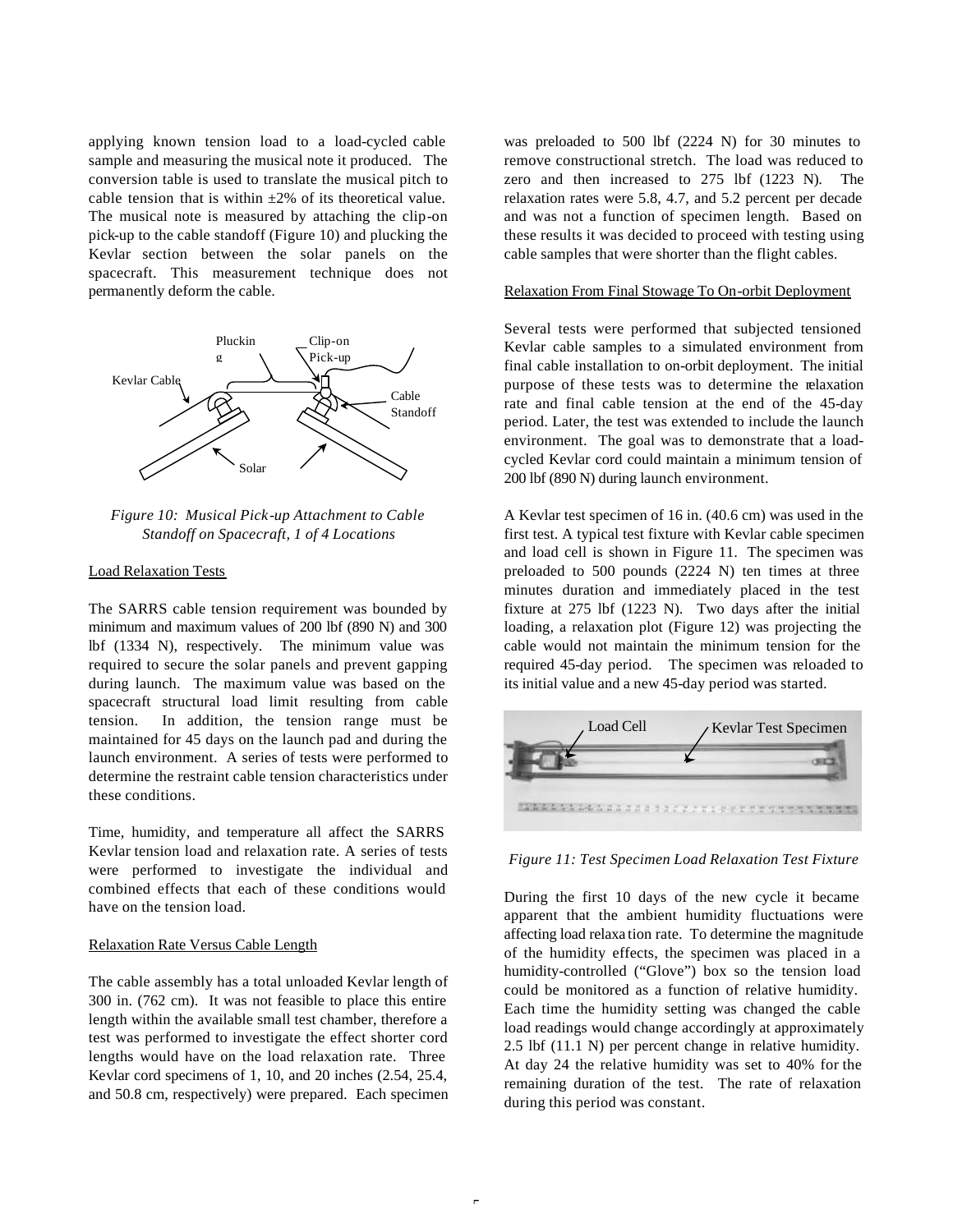

*Figure 12: Load Over Time With Varying Relative Humidity*

#### Relaxation Rate Versus Constant Relative Humidity

The MAP spacecraft requires a relative humidity environment of 40% to 60% RH inside the rocket fairing. The 45-day load relaxation test was repeated with a constant relative humidity of 50% RH. Additional spacecraft structure testing and analysis allowed for the SARRS maximum tension value to increase from 300 lbf (1334 N) to 490 lbf (2180 N). In addition, the Kevlar cord was changed to a larger diameter that had a minimum 1000 lbf (4448 N) breaking strength. The increased maximum tension value allowed for higher initial load setting and increased the minimum tension margin.

A test was designed to determine if the SARRS cable initial tension load would affect relaxation rate. Four Kevlar cord specimens (25 in, 63.5 cm) were preloaded 10 times each to 700 lbf (3336 N) for 3 minutes duration. The cables were tensioned to 330, 355, 380, and 405 lbf (1468, 1579, 1690, 1801 N respectively) in a humidity environment of  $\sim$  40% RH. It was noted that prior to placing the specimens in the test chamber the tension was decreasing rapidly. The tensions were reloaded to their initial values three times within a 50-minute period. Each time the specimens were reloaded the relaxation rate decreased. After the third reloading, the specimens were placed in an enclosed environment that maintained 22-24 ºC and relative humidity at 50% RH. The tension values were continuously monitored for 45 days and the results are shown in Figure 13.

The loads were plotted verses time on a logarithmic scale. The load increase at day 9 resulted from an error in test chamber humidity setting. From the plot, the rate of relaxation was independent of the initial tension and decreased an average of 5.0 % per order of magnitude. Based on the slope, the restraint cable lost 5% of the

initial tension within the first day, another 5% at day 10 and another projected 5% at day 100 after the final reloading. The restraint cable will lose less than 15% of if its initial tension after 45 days.



*Figure 13: 45-Day Cable Relaxation Rate*

## Load Change in Vacuum

During launch, the SARRS will experience a change in relative humidity environment from ~50% to 0%. At the end of the 45-day test, the humidity was lowered from 50% to 40%. The results indicated a load reduction of 20 lbf (89 N) and confirmed that humidity will affect the restraint cable even after 45 days under tension.

An additional test to simulate the launch environment was conducted with two Kevlar specimens (25 in, 63.5 cm). The specimens were exposed to full vacuum within 10 minutes (37% RH to 0 % RH) after being preloaded (10 times/ 3 minutes duration) and then loaded to 310 lbf (1379 N). The total load loss for both specimens was 75 lbf (334 N) after 24 hours or approximately 2 lbf (8.9 N) per percent humidity.

## Temperature Effects

The SARRS Kevlar cable launch temperature profile is shown in Figure 14. The profile represents the predicted Kevlar cable temperatures during launch and prior to deployment. A test was performed to determine the temperature effects on the SARRS cable.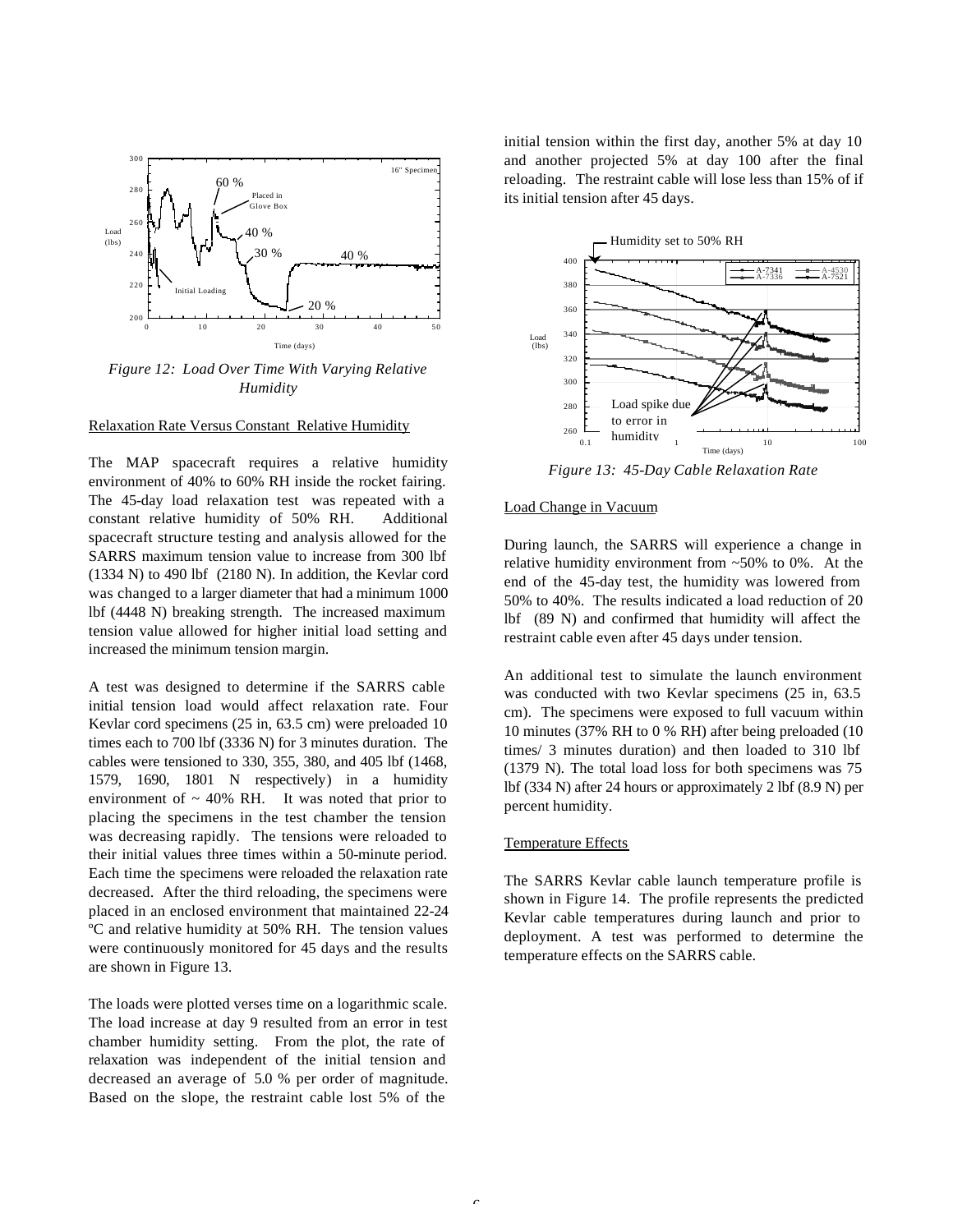

*Figure 14: SARRS Cable Temperature Profile*

 Two Kevlar specimens were load cycled to 700 lbf (3114 N) and subjected to the temperature profile. The resulting loads were plotted in Figure 15.



*Figure 15: Cable Load Based on Temperature Profile*

A typical load versus temperature plot was generated from temperature and load profile data and depicted in Figure 16. Below 40 ºC the Kevlar tension changed at a rate of 0.9 lbf (4 N) per degree Celsius. The rate of change above 40 ºC is less and assumed zero.



*Figure 16: Load verses Temperature*

### Cable Tension Prediction

There was no access to monitor the cable tension after fairing installation and during the potential 45 days on the launch pad. However, it was possible to estimate the

SARRS cable tension at any point from the last measurement to deployment. The calculations were based on the following test results of relaxation rates versus time, relative humidity changes, and temperature.

As an example:

| <b>Final Tension</b>          | 340 lbf (1512 N) |
|-------------------------------|------------------|
| Humidity during final tension | 46 % RH          |
| Time on launch Pad            | 10 days          |
| Humidity during 10 day period | 40 % RH          |
| Pad Temperature               | $18^{\circ}$ C   |
| Orbit Temperature             | $35^{\circ}$ C   |
| Deployment in 1.5 hours       |                  |

The minimum tension during launch would be:

| <b>Final Tension</b>                                 | 340 lbf (1512 N)    |
|------------------------------------------------------|---------------------|
| Change in $% RH$ (6 x 2.5 lbf)                       | $-15$ lbf (68 N)    |
| Time on Pad $(0.1 \times 340$ lbf)                   | $-34$ lbf $(151 N)$ |
| Vacuum $(15 \text{ lbf } (68 \text{ N})/\text{ hr})$ | $-23$ lbf $(102 N)$ |
| Delta Temperature (17 °C)                            | $+15$ lbf (68 N)    |
| Minimum Tension                                      | 283 lbf (1259 N)    |

#### Cable Installation

The cable was constructed, preloaded, installed, and tensioned as per a written procedure. Each cable assembly started with two new Kevlar cords approximately 175 in. (4.4 m) in length. The cord ends were looped through the turnbuckle clevis and secured back into the cord itself. The length of each assembly was measured with 5 lbf (22.2N) of tension load applied. The measurement was to ensure the proper dimension for installation and tensioning.

The two Kevlar cords and turnbuckles were joined to form a continuous loop. The cable assembly was loaded by suspending a weight of 1400 lbf (6228 N) through the loop for three minutes duration. The loading was reduced to zero force and repeated 10 times. In addition to prestretching the cable, the loading proof tested the integrity of the newly constructed cable assembly loops. After the load cycling, each Kevlar section length was measured to ensure the proper post-stretch length was achieved.

The restraint cable was installed around the stowed solar arrays and tensioned to  $350\pm10$  lbf (1557 $\pm$  44 N) using the two turnbuckles. The turnbuckles were adjusted by alternately turning each an equal number of rotations.